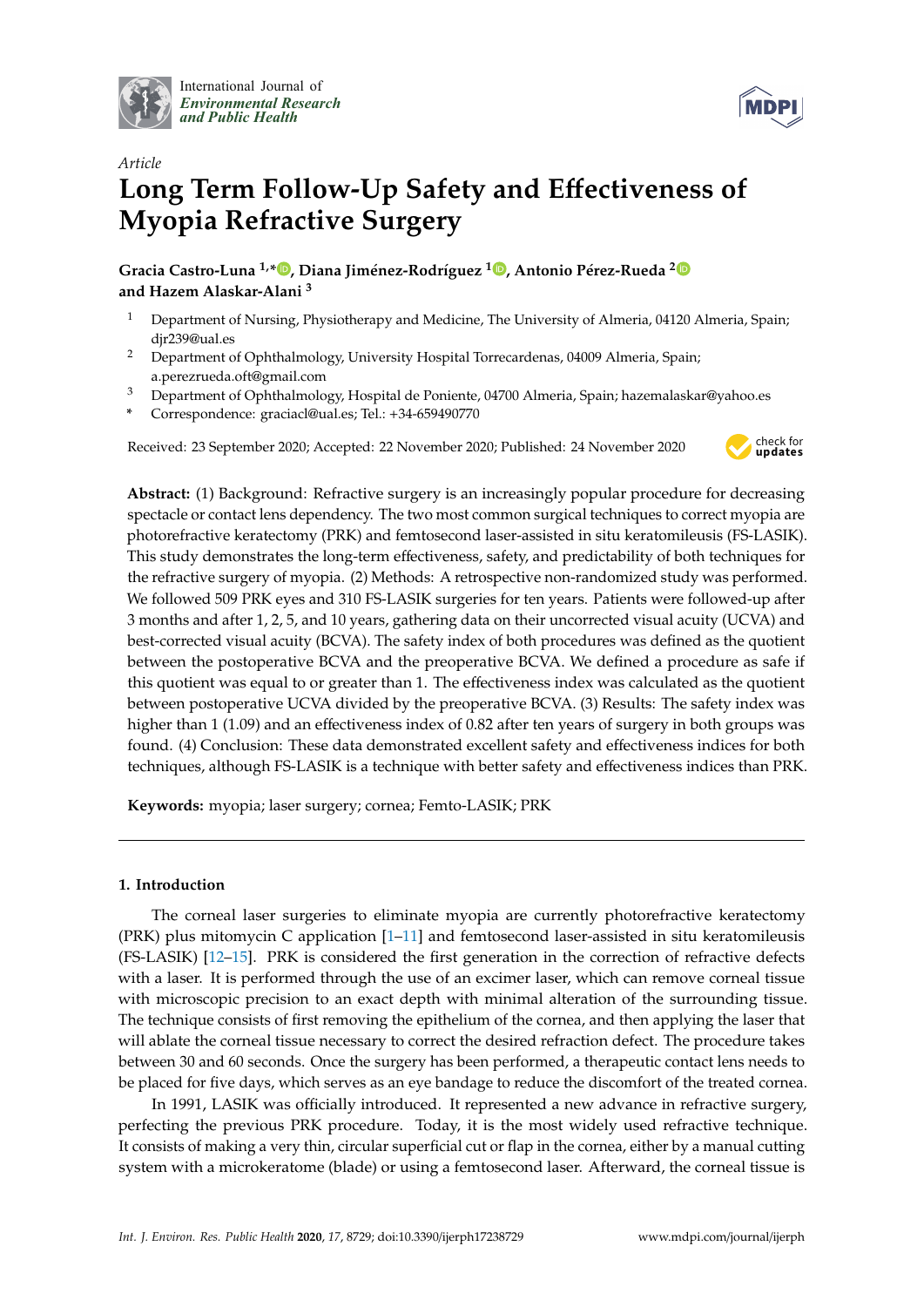molded by the excimer laser, and the flap is placed in its original position. The manual system is called LASIK, and when the femtosecond laser is used, femtosecond-LASIK (FS-LASIK).

The number of FS-LASIK procedures has increased and surpasses the number of PRK procedures owing to faster visual recovery, less pain, and better ametropic range capability compared to following the former procedure [\[16](#page-7-4)[–18\]](#page-7-5). PRK is still performed today, especially in corneas with superficial scarring, for epithelial dystrophies or recurrent erosions, in thin corneas, after penetrating keratoplasty, and for refractive retreatments.

Continued analysis of the safety and effectiveness of these procedures is highly relevant [\[18\]](#page-7-5) and necessary to informed consent and evidence-based clinical practice in refractive surgery. We conducted a retrospective non-randomized analysis of the outcomes to determine the safety, predictability, and effectiveness of performing PRK or FS-LASIK after ten years.

#### **2. Materials and Methods**

We performed a retrospective study of 509 eyes treated by PRK and 310 treated by FS-LASIK. Data were obtained from the medical records of patients operated on from 2008 to 2019 in Invision (Almería, Spain). The ethics committee (CEI Hospital Torrecardenas) protocol number was 19/2019. The spherical equivalent refraction was between −0.5 and −23 diopters. The preoperative requirements included myopia and compound myopic astigmatism, no contact lenses for two weeks before surgery, and stable refraction for at least six months before surgery. Residual corneal bed after excimer laser ablation should be at least 300 microns without topographic signs of keratoconus. The surgery exclusion criteria included evidence of ectasia or suspected keratoconus evidenced in corneal topography, estimated postoperative corneal thickness less than 350 µm, eye disease or active systemic disease affecting corneal healing, pregnancy, and lactation. Visual acuity was measured with a standard Snellen 38 acuity chart at 6 m expressed in a decimal fraction and a logMAR(logarithm of minimum angle of resolution) scale calculated as  $log (MAR) = log (1/V) = -log (V)$ . Uncorrected visual acuity (UCVA) and best corrected visual acuity (BCVA) were evaluated in all patients with an autorefractometer (ARK-700, Nidek, Japan). The following tests were performed: a biomicroscopic examination (BQ 900, Haag Strait, Swiss), an IOP(Intraocular Pressure) (noncontact tonometer, Reichert Inc., Buffalo, NY, USA), a fundus examination, a corneal topography (CM02, CSO, Oftaltech, Italy), an endothelial cell count (SP-2000, Topcon, Japan), and a pupil size test (Pupilographer, Florence, Italy). Patients did not have any ocular disease.

The ablation procedure was performed through an Esiris excimer laser (Schwind Eyetech-solution GmbH, Kleinostheim, Germany) in all the procedures in both groups. In the FS-LASIK group, the corneal flap was created with an Intralase®femtosecond laser (Intralase®femtosecond laser Abbott Laboratories Lake Bluff, Illinois, USA) before the ablation phase, taking data including depth of ablation, the thickness of the programmed flap, sphere, and cylinder programmed in the laser. Patients were followed up after 3 months and after 1, 2, 5, and 10 years, gathering data on the UCVA, BCVA, postoperative subjective refraction, topographic cylinder, and pachymetry. The safety index of both procedures is defined as the quotient of the postoperative BCVA divided by the preoperative BCVA [\[11](#page-7-1)[–13\]](#page-7-6). We defined a procedure as safe if this quotient was equal or greater than 1.

The predictability was calculated as the difference between the expected spherical equivalent and the achieved spherical equivalent. The percentage of eyes with a spherical equivalent of  $\pm 1$  dp (diopter) after surgery was analyzed. The efficacy index was calculated as the quotient of the postoperative UCVA divided by the preoperative BCVA [\[11](#page-7-1)[–14\]](#page-7-7). The conditions for re-treating a patient included some of the following three parameters: a shift from an emmetropy greater than 1.00 D, a UCVA of 20/40 (<0.5 decimal fraction scale) or less and a patient's dissatisfaction with the visual result. Undercorrection was defined as residual refraction of a spherical equivalent of −1.00 D or higher at the postoperative visit at three months. Regression was defined as a shift from an emmetropy greater than 0.5 D between follow-up visits in patients who had not undergone a retreatment.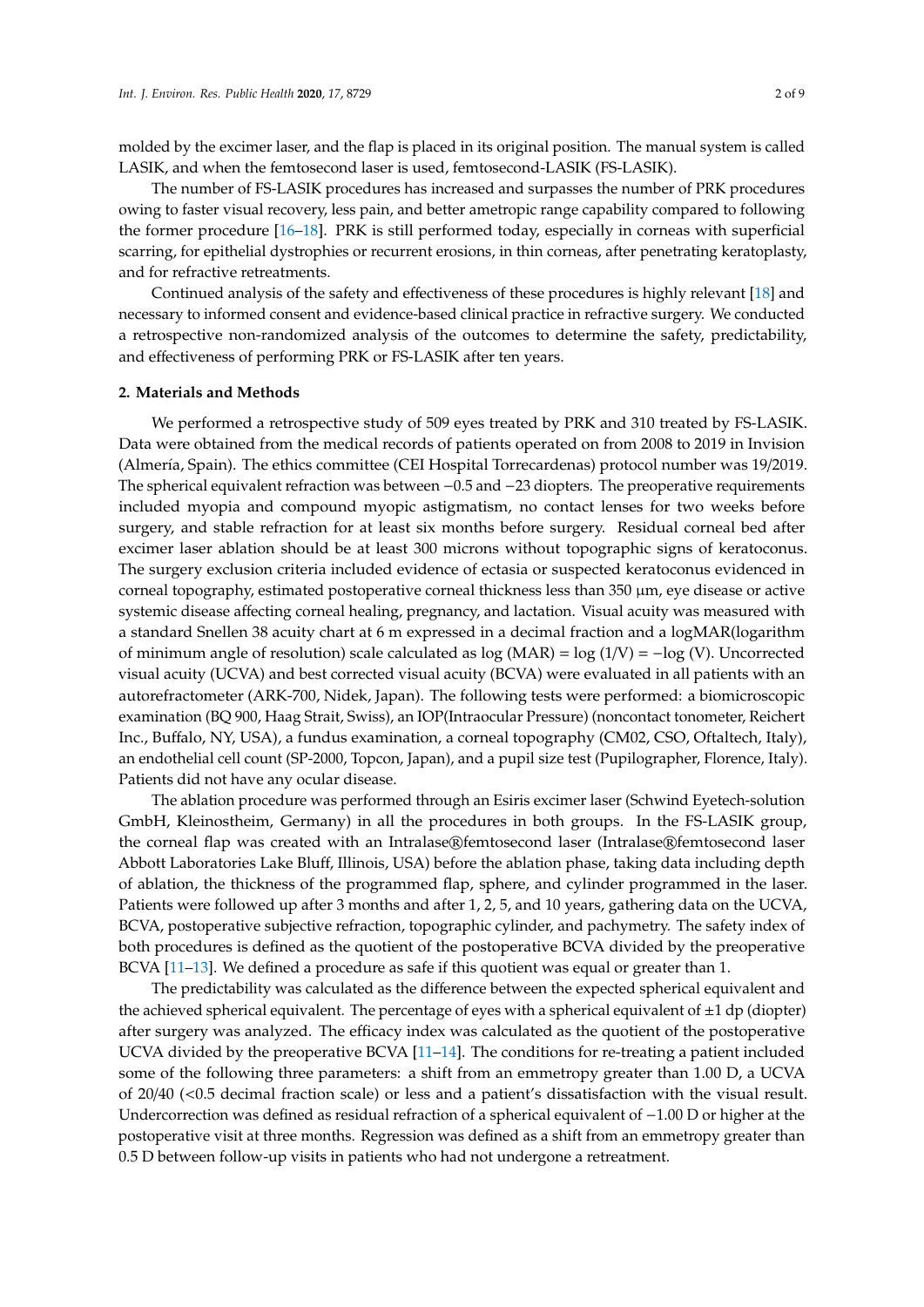#### *Data Analysis*

Statistical analysis was performed using SPSS 22.0 software for Windows (SPSS Inc., Chicago, IL, USA). Values are presented as means  $\pm$  standard deviation (SD); the level of significance was set at  $\alpha = 0.05$ (two-tailed). Normality was verified using the Kolmogorov–Smirnov test. Visual outcomes were compared using a non-parametric Wilcoxon test (two independent samples) and the Kruskal–Wallis test.

#### **3. Results**

<span id="page-2-0"></span>Table [1](#page-2-0) shows the demographic characteristics of both groups. No statistically significant differences were observed between the PRK group and the FS-LASIK group. The PRK patients comprised 123 men and 131 women with an average age of  $31.6 \pm 9.34$  years. The FS-LASIK patients comprised 68 men and 87 women with an average age of  $33.6 \pm 10.07$  years.

| <b>Preoperative Characteristics</b> | <b>PRK</b>         | FL.                |
|-------------------------------------|--------------------|--------------------|
| Age                                 | $31.5 \pm 9.6$     | $34.2 \pm 10.1$    |
| Sphere*                             | $-7.07 \pm 1.24$   | $-7.30 \pm 1.12$   |
| Cylinder*                           | $-1.33 \pm 1.07$   | $-1.52 \pm 1.11$   |
| SE.                                 | $-7.78 \pm 1.20$   | $-8.08 \pm 1.19$   |
| Pachymetry **                       | $534.20 \pm 38.38$ | $539.36 \pm 37.05$ |

**Table 1.** Preoperative characteristics of both groups.

\* diopters, SE = spherical equivalent \*\* microns. PRK= Photorefractive Keratectomy, FL= femtosecond laser-assisted in situ keratomileusis.

The mean preoperative spherical equivalent refraction was  $-7.18 \pm 1.13$  for the PRK eyes and  $-7.19 \pm 1.06$  for the FS-LASIK eyes. The preoperative BCVA mean was 0.73  $\pm$  0.20 for PRK eyes and  $0.74 \pm 0.21$  for FS-LASIK eyes. There were statistically significant differences in the number of retreatments ( $p < 0.05$ ). The number of retreatments was 47 out of a total of 310 cases (15.16%) in FS-LASIK patients. The number of PRK retreatments was 125 out of a total of 509 eyes (24.55%). The reasons for retreatment were uncorrected refractive errors in all cases of FS-LASIK surgery. In the patients who underwent retreatment after PRK surgery, the reasons were a regression of refraction in 35% and uncorrected refractive errors in the rest. These regressions were probably due to the non-application of mitomycin C in all cases of PRK below −6 diopters, as reflected in the protocols of surgery at the beginning of the realization of this database. No long-term complications have been reported in PRK and FS-LASIK patients.

The spherical equivalent in the PRK group was  $-0.84 \pm 1.01$  at 3 months,  $-0.72 \pm 0.91$  at 1 year, −0.69 ± 0.90 at 2 years, −0.80 ± 1.19 at 5 years, and −1.22 ± 1.54 at 10 years after surgery. The spherical equivalent in the FS-LASIK group was -1.66 ± 1.64 at 3 months, -1.09 ± 1.22 at 1 year, -0.82 ± 1.14 at 2 years, −0.79 ± 0.83 at 5 years, and −0.92 ± 0.93 at 10 years after surgery.

#### *3.1. Predictability Index*

Predictability values were calculated for each follow-up period, including all eyes that were retreated, to assess the outcome of the techniques. The predictability index was  $\pm 1$  dp in 80.9% of the cases at 3 months, 87.3% at 1 year, 88.2% at 2 years, 85.4% at 5 years, and 73.4% at 10 years after the PRK procedure. In FS-LASIK, the predictability index was 57.1% at 3 months, 80% at 1 year, 93% at 2 years, 75% at 5 years, and 76.2 % at 10 years after surgery (Table [2\)](#page-3-0).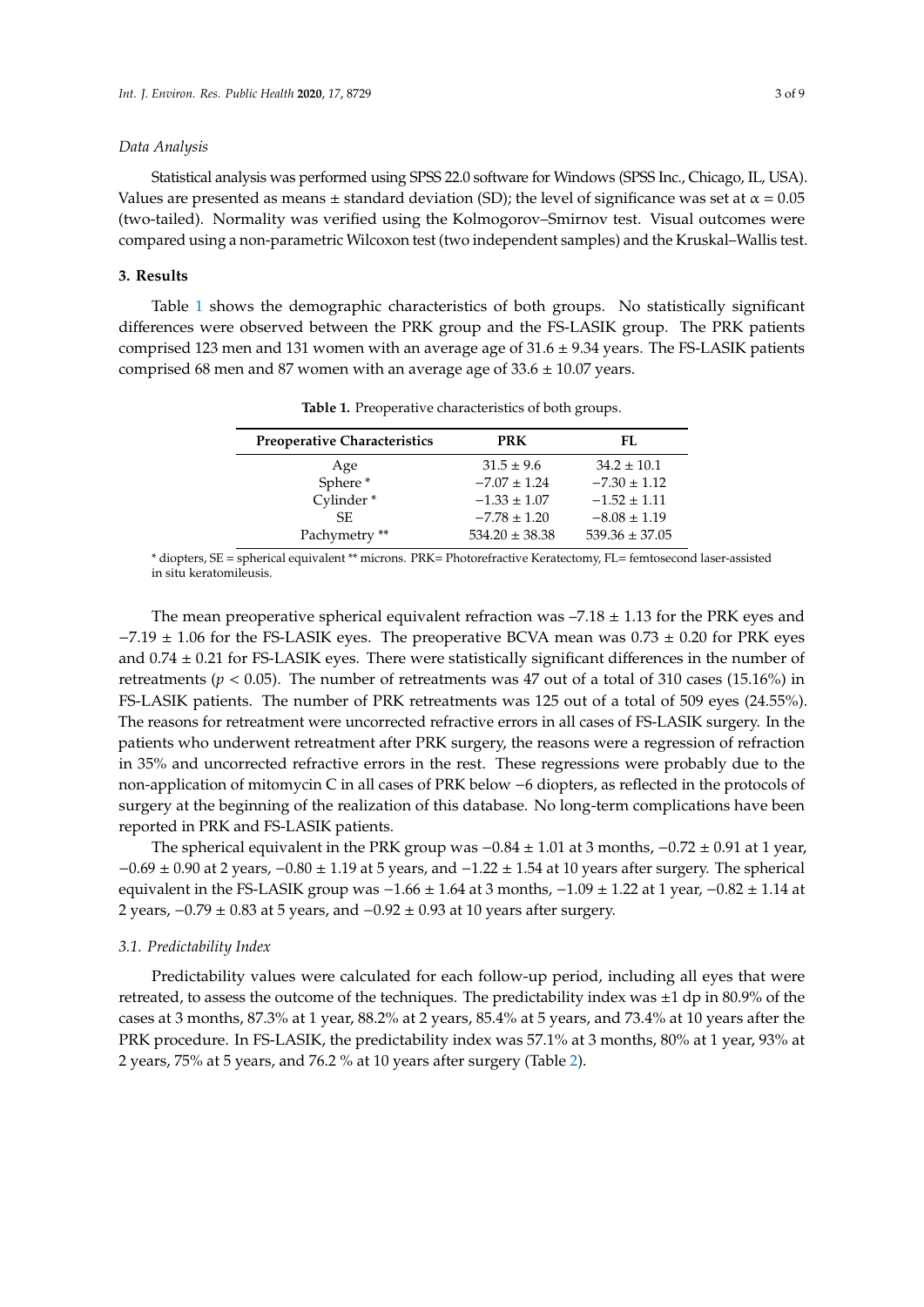<span id="page-3-0"></span>

| <b>Techniques</b> | 3 Months * | 1 Year                      | 2 Years  | 5 Years * | 10 Years |
|-------------------|------------|-----------------------------|----------|-----------|----------|
|                   |            | Predictability±1D (%)       |          |           |          |
| <b>PRK</b>        | 80.9%      | 87.3%                       | 88.2%    | 85.4%     | 73.4%    |
| FL.               | 57.1%      | 80.0%                       | 93.8%    | 75.0%     | 76.2%    |
|                   |            | Predictability $\pm 2D$ (%) |          |           |          |
| <b>PRK</b>        | $93.5\%$   | 95.8%                       | $95.2\%$ | $95.1\%$  | 89.6%    |
| FL.               | 85.7%      | $95.0\%$                    | 100.0%   | $95.0\%$  | 85.7%    |
|                   |            |                             |          |           |          |

**Table 2.** Predictability index.

 $* p < 0.05$  statistical significance.

#### *3.2. Safety Index*

The safety indices at 3 months, 1 year, 2 years, 5 years, and 10 years after surgery are shown in Table [3.](#page-3-1) The preoperative BCVA was  $0.73 \pm 0.20$  (0.1  $\pm$  0.7 logMAR) in the PRK group and  $0.74 \pm 0.21$  (0.1  $\pm$  0.7 logMAR) in the FS-LASIK group. For all patients who underwent PRK surgery, the BCVA was  $0.62 \pm 0.18$  (0.2  $\pm$  0.7 logMAR) at 3 months, 0.70  $\pm$  0.20 (0.1  $\pm$  0.7 logMAR) at 1 year,  $0.72 \pm 0.18$  (0.1 $\pm$  0.7 logMAR) at 2 years, 0.77  $\pm$  0.19 (0.1  $\pm$  0.7 logMAR) at 5 years, and 0.79  $\pm$  0.20  $(0.1 \pm 0.7 \text{ log} \text{MAR})$  at 10 years. For all patients undergoing FS-LASIK surgery, the BCVA was  $0.74 \pm 0.21$  $(0.1 \pm 0.7 \text{ log} \text{MAR})$  at 3 months,  $0.75 \pm 0.21 (0.1 \pm 0.7 \text{ log} \text{MAR})$  at 1 year,  $0.78 \pm 0.21 (0.1 \pm 0.7 \text{ log} \text{MAR})$ at 2 years, 0.80 ± 0.20 (0.1 ± 0.7 logMAR) at 5 years, and 0.82 ± 0.23 (0.1 ± 0.6 logMAR) at 10 years after surgery.

<span id="page-3-1"></span>

| Table 3. Safety index. |                 |                            |                 |                 |                 |
|------------------------|-----------------|----------------------------|-----------------|-----------------|-----------------|
| Techniques             | 3 Months        | 1 Year                     | 2 Years         | 5 Years         | 10 Years        |
|                        |                 | Retreatments               |                 |                 |                 |
| <b>PRK</b>             | $0.88 \pm 0.28$ | $0.96 \pm 0.27$            | $1.00 \pm 0.26$ | $1.08 \pm 0.28$ | $1.11 \pm 0.34$ |
| FL                     | $1.04 \pm 0.35$ | $1.13 \pm 0.39$            | $1.18 \pm 0.37$ | $1.10 \pm 0.42$ | $1.21 \pm 0.47$ |
| <i>v</i> -value        | $< 0.01$ *      | $< 0.01$ *                 | $< 0.01$ *      | 0.299           | 0.023           |
|                        |                 | No Retreatments            |                 |                 |                 |
| <b>PRK</b>             | $0.92 \pm 0.29$ | $1.04 \pm 0.31$            | $1.05 \pm 0.33$ | $1.10 \pm 0.30$ | $1.12 \pm 0.34$ |
| FI.                    | $1.09 \pm 0.32$ | $1.15 \pm 0.36$            | $1.21 \pm 0.48$ | $1.19 \pm 0.43$ | $1.23 \pm 0.49$ |
| $p$ -value             | $< 0.01$ *      | $< 0.01$ *                 | $< 0.01$ *      | $< 0.01$ *      | $< 0.01$ *      |
|                        |                 | $* p < 0.05$ significance. |                 |                 |                 |

Table [4](#page-4-0) shows the safety indices according to the surgical technique and the preoperative spherical equivalent. In all cases, the safety index is higher than 1 (meaning postoperative BCVA is almost the same as preoperative BCVA) except in PRK patients operated at 3 months and 1 year after surgery. There were significant differences between the FS-LASIK and the PRK groups. FS-LASIK was found to be the safest technique.

**Table 4.** Safety index according to spherical equivalent classification.

| Safety 10 y<br>follow-up               | <b>FS-LASIK</b> |              | <b>PRK</b>   |              |                 |
|----------------------------------------|-----------------|--------------|--------------|--------------|-----------------|
|                                        | Mean            | SD.          | Mean         | SD.          | <i>p</i> -value |
| Less than $-10 dp$<br>$-10$ to $-6$ dp | 1.27<br>1.19    | 0.57<br>0.34 | 1.23<br>1.12 | 0.52<br>0.33 | $< 0.05*$       |
| More than $-6 dp$                      | 1 27            | 0.85         | 1.08         | 0.28         |                 |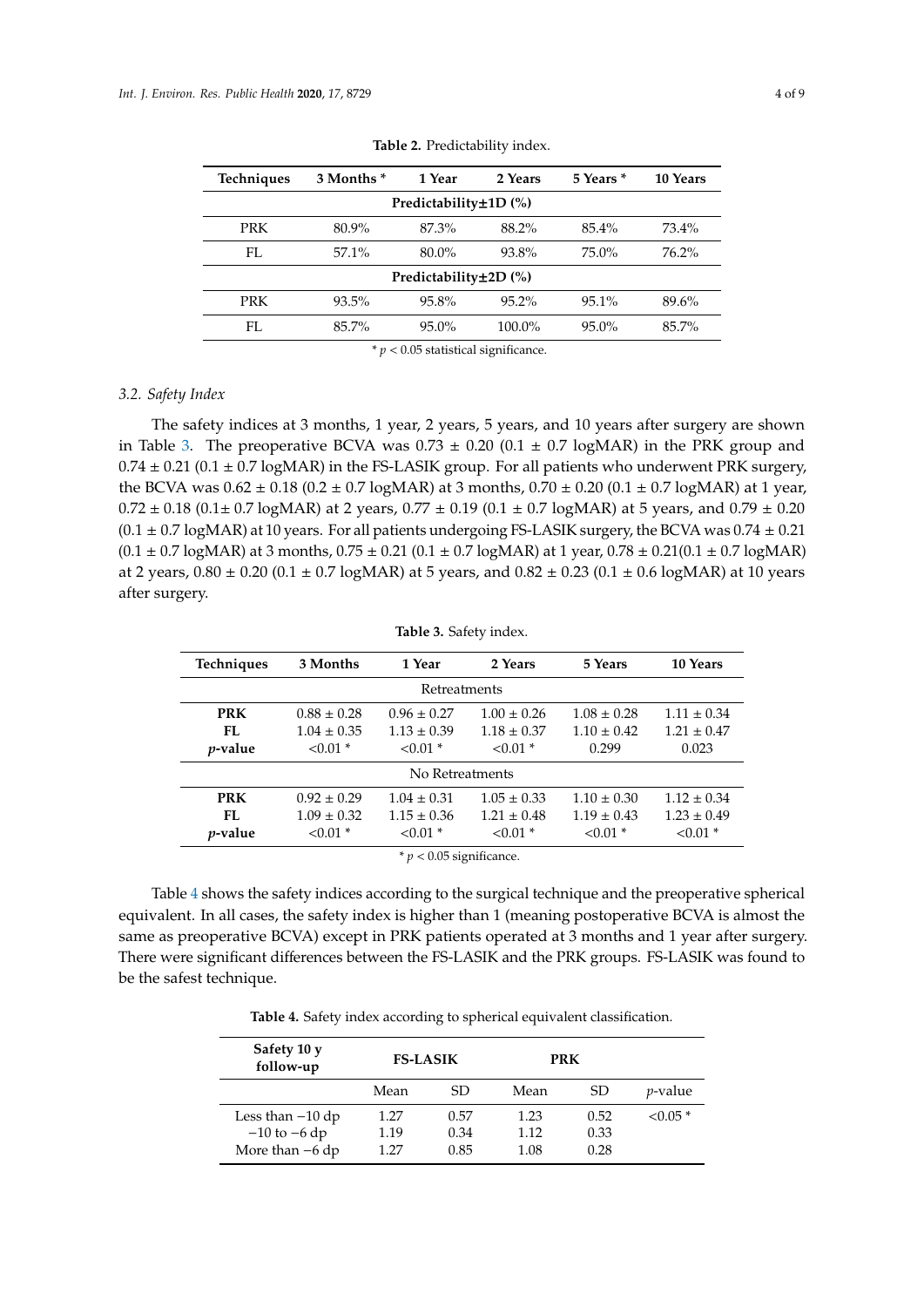<span id="page-4-0"></span>

| Safety 5 y<br>follow-up | <b>FS-LASIK</b>   |           | <b>PRK</b> |           |                 |
|-------------------------|-------------------|-----------|------------|-----------|-----------------|
|                         | Mean              | <b>SD</b> | Mean       | SD        | <i>p</i> -value |
| Less than $-10$ dp      | 1.22              | 0.49      | 1.16       | 0.64      | $< 0.05*$       |
| $-10$ to $-6$ dp        | 1.14              | 0.31      | 1.08       | 0.29      |                 |
| More than $-6 dp$       | 2.12              | 2.61      | 1.07       | 0.24      |                 |
| Safety 2 y<br>follow-up | <b>FS-LASIK</b>   |           | <b>PRK</b> |           |                 |
|                         | Mean<br><b>SD</b> |           | Mean       | <b>SD</b> | $p$ -value      |
| Less than $-10 dp$      | 1.55              | 3.67      | 1.21       | 0.56      | 0.1             |
| $-10$ to $-6$ dp        | 1.12              | 0.32      | 1.02       | 0.25      |                 |
| More than $-6 dp$       | 1.79              | 3.11      | 1.05       | 0.94      |                 |
| Safety 1 y<br>follow-up | <b>FS-LASIK</b>   |           | <b>PRK</b> |           |                 |
|                         | Mean              | <b>SD</b> | Mean       | <b>SD</b> | $p$ -value      |
| Less than $-10 dp$      | 1.19              | 0.4       | 1.16       | 0.53      | 0.06            |
| $-10$ to $-6$ dp        | 1.06              | 0.32      | 0.98       | 0.25      |                 |
| More than $-6 dp$       | 1.01              | 0.24      | 0.98       | 0.23      |                 |
| Safety 3 m<br>follow-up | <b>FS-LASIK</b>   |           | <b>PRK</b> |           |                 |
|                         | Mean              | <b>SD</b> | Mean       | SD        | $p$ -value      |
| Less than $-10 dp$      | 1.11              | 0.36      | 1          | 0.49      | $< 0.01$ *      |
| $-10$ to $-6$ dp        | 1.04              | 0.28      | 0.87       | 0.24      |                 |

**Table 4.** *Cont.*

 $* p < 0.05$  statistical significance,  $y = \text{years}$ ,  $m = \text{months}$ .

# *3.3. E*ff*ectiveness Index*

The effectiveness index is defined as the quotient of the postoperative UCVA divided by the preoperative BCVA after surgery. UCVA was  $0.58 \pm 0.23$  ( $0.2 \pm 0.6$  logMAR) at 3 months,  $0.61 \pm 0.23$  $(0.2 \pm 0.6 \text{ log} \text{MAR})$  at 1 year,  $0.65 \pm 0.24 (0.2 \pm 0.6 \text{ log} \text{MAR})$  at 2 years,  $0.61 \pm 0.27 (0.2 \pm 0.6 \text{ log} \text{MAR})$ at 5 years, and  $0.49 \pm 0.22(0.3 \pm 0.7 \text{ log} \text{MAR})$  at 10 years for all patients undergoing PRK surgery. UCVA was  $0.63 \pm 0.24$  (0.2 $\pm$  0.6 logMAR) at 3 months, 0.68  $\pm$  0.25 (0.2  $\pm$  0.6 logMAR) at 1 year,  $0.67 \pm 0.23$  (0.2  $\pm$  0.6 logMAR) at 2 years, 0.68  $\pm$  0.25 (0.2  $\pm$  0.6 logMAR) at 5 years and 0.59  $\pm$  0.27  $(0.2 \pm 0.6 \text{ log} \text{MAR})$  at 10 years for all patients undergoing FS-LASIK surgery. The effectiveness indices were higher with a statistical difference for FS-LASIK surgery at the 3 month, 1 year, and 2 year follow-up periods. At 5 and 10 years after surgery, these differences were not maintained and the effectiveness results were equal but for a slight difference in favor of FS-LASIK surgery (Table [5\)](#page-4-1).

<span id="page-4-1"></span>

| Techniques      | 3 Months        | 1 Year          | 2 Years         | 5 Years         | 10 Years        |
|-----------------|-----------------|-----------------|-----------------|-----------------|-----------------|
|                 |                 | Retreatments    |                 |                 |                 |
| PRK             | $0.56 \pm 0.29$ | $0.73 \pm 0.30$ | $0.79 \pm 0.32$ | $0.87 \pm 0.31$ | $0.83 \pm 0.38$ |
| FL.             | $0.59 \pm 0.35$ | $0.86 \pm 0.43$ | $0.92 \pm 0.39$ | $0.91 \pm 0.44$ | $0.88 \pm 0.49$ |
| <i>p</i> value  | 0.711           | $0.0323*$       | $0.0263*$       | 0.7854          | 0.5324          |
|                 |                 | No Retreatments |                 |                 |                 |
| PRK             | $0.83 \pm 0.29$ | $0.92 \pm 0.30$ | $0.92 \pm 0.26$ | $0.91 \pm 0.32$ | $0.86 \pm 0.44$ |
| FL.             | $0.93 \pm 0.33$ | $0.98 \pm 0.33$ | $1.02 \pm 0.51$ | $0.94 \pm 0.38$ | $0.88 \pm 0.49$ |
| <i>p</i> -value | $< 0.01$ *      | $0.0281*$       | $0.0259*$       | 0.6251          | 0.9935          |

\* *p* < 0.05 statistical significance.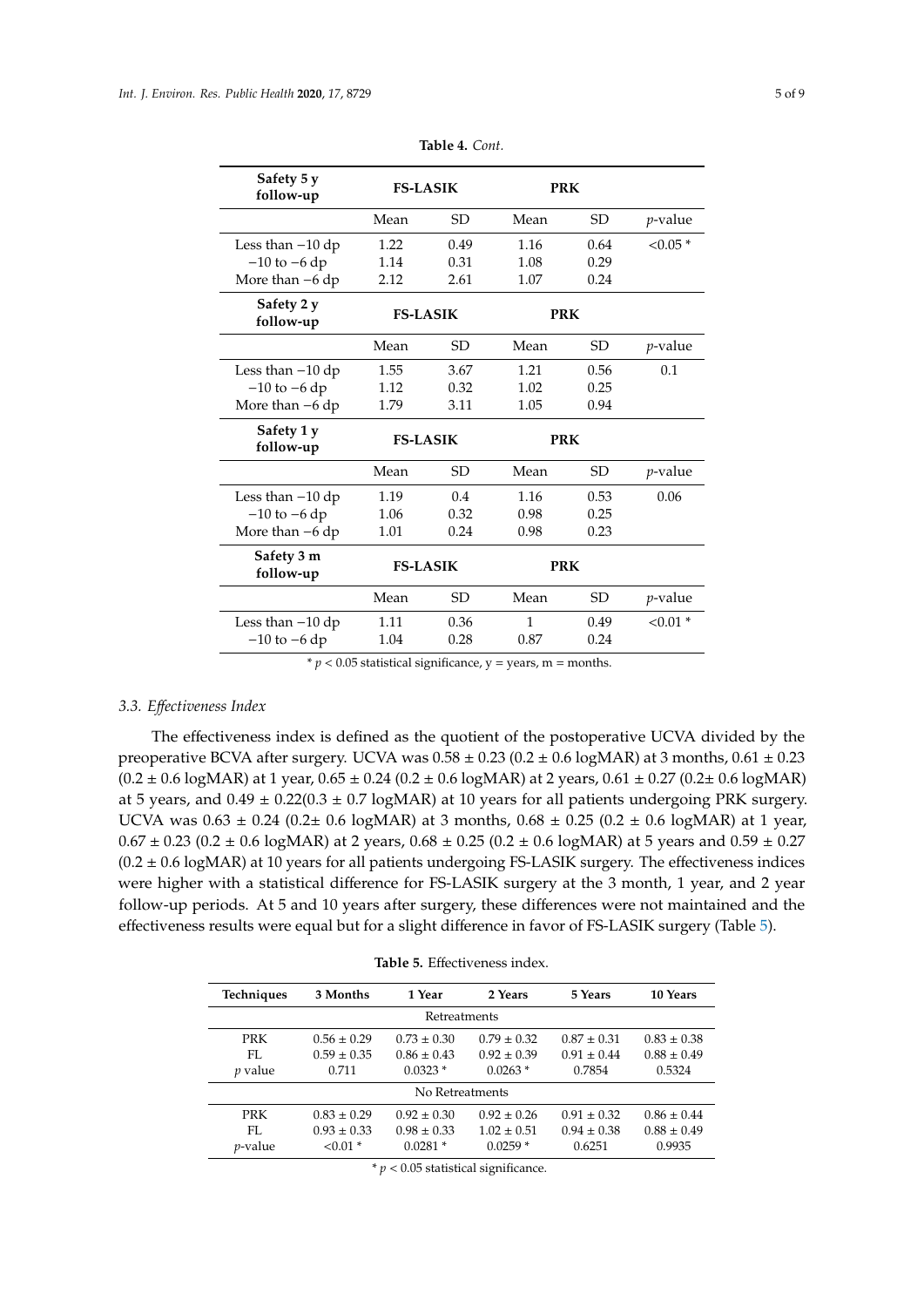Table [6](#page-5-0) shows the effectiveness indices according to the surgical technique and the preoperative spherical equivalent. We found statistically significant differences between the FS-LASIK and the PRK groups. FS-LASIK was the most effective technique. However, at 5 and 10 years after surgery in the myopic range of −6 to −10 diopters and greater than −10 diopters, the efficacy rates were found to be similar for both techniques.

<span id="page-5-0"></span>

| Effectiveness 10 y      | <b>FS-LASIK</b> |           | <b>PRK</b> |           |                 |
|-------------------------|-----------------|-----------|------------|-----------|-----------------|
|                         | Mean            | <b>SD</b> | Mean       | <b>SD</b> | $p$ -value      |
| Less than $-10$ dp      | 0.81            | 0.47      | 0.83       | 0.50      | $< 0.05*$       |
| $-10$ to $-6$ dp        | 0.97            | 0.42      | 0.82       | 0.39      |                 |
| More than $-6 dp$       | 1.04            | 0.95      | 0.85       | 0.32      |                 |
| Effectiveness 5 y       | <b>FS-LASIK</b> |           | <b>PRK</b> |           |                 |
|                         | Mean            | SD        | Mean       | <b>SD</b> | <i>p</i> -value |
| Less than $-10$ dp      | 0.94            | 0.43      | 0.96       | 0.39      | 0.38            |
| $-10$ to $-6$ dp        | 0.92            | 0.38      | 0.91       | 0.32      |                 |
| More than $-6$ dp       | 0.98            | 0.21      | 0.86       | 0.31      |                 |
| Effectiveness 2 y       | <b>FS-LASIK</b> |           | <b>PRK</b> |           |                 |
|                         | Mean            | SD        | Mean       | SD        | <i>p</i> -value |
| Less than $-10$ dp      | 1.02            | 0.80      | 0.91       | 0.43      | $< 0.01$ *      |
| $-10$ to $-6$ dp        | 0.96            | 0.34      | 0.85       | 0.29      |                 |
| More than $-6$ dp       | 1.28            | 0.31      | 0.86       | 0.26      |                 |
| Effectiveness 1 y       | <b>FS-LASIK</b> |           | <b>PRK</b> |           |                 |
|                         | Mean            | SD        | Mean       | <b>SD</b> | <i>p</i> -value |
| Less than $-10 dp$      | 0.97            | 0.39      | 0.90       | 0.48      | $< 0.01$ *      |
| $-10$ to $-6$ dp        | 0.91            | 0.33      | 0.81       | 0.31      |                 |
| More than $-6 dp$       | 1.09            | 0.93      | 0.83       | 0.26      |                 |
| <b>Effectiveness 3m</b> | <b>FS-LASIK</b> |           | <b>PRK</b> |           |                 |
|                         | Mean            | SD        | Mean       | <b>SD</b> | $p$ -value      |
| Less than $-10$ dp      | 0.84            | 0.40      | 0.71       | 0.46      | $< 0.05*$       |
| $-10$ to $-6$ dp        | 0.82            | 0.32      | 0.69       | 0.30      |                 |
| More than $-6$ dp       | 1.08            | 0.88      | 0.72       | 0.31      |                 |

**Table 6.** Effectiveness index according to spherical equivalent.

 $* p < 0.05$  statistical significance,  $y =$  years, m=months.

## **4. Discussion**

Excimer laser refractive surgery has become a popular technique. New excimer lasers with aspherical ablation profiles and faster tracking mechanisms have improved the effectiveness, predictability and safety of refractive surgery. The widespread use of the femtosecond laser to create the corneal flap has been one of the most significant advances in improving the safety and reliability of the procedure compared to the mechanical microkeratome [\[14](#page-7-7)[–16\]](#page-7-4). PRK is currently used in patients with suspected pathological topographies or cases of thin corneas. The use of mitomycin C on the stromal bed after ablation has allowed PRK surgeries in patients with high myopia by avoiding the appearance of haze in the postoperative period  $[8,9,17]$  $[8,9,17]$  $[8,9,17]$ . Less postoperative pain, fast visual recovery, and minimal incidence of haze has made FS-LASIK the preferred procedure in refractive surgery [\[18\]](#page-7-5).

We performed a retrospective non-randomized study of 509 PRK eyes and 310 FS-LASIK eyes. The patients were followed for ten years. There are few publications that have gathered such a long-term follow-up of both surgical techniques. This study demonstrated good results for both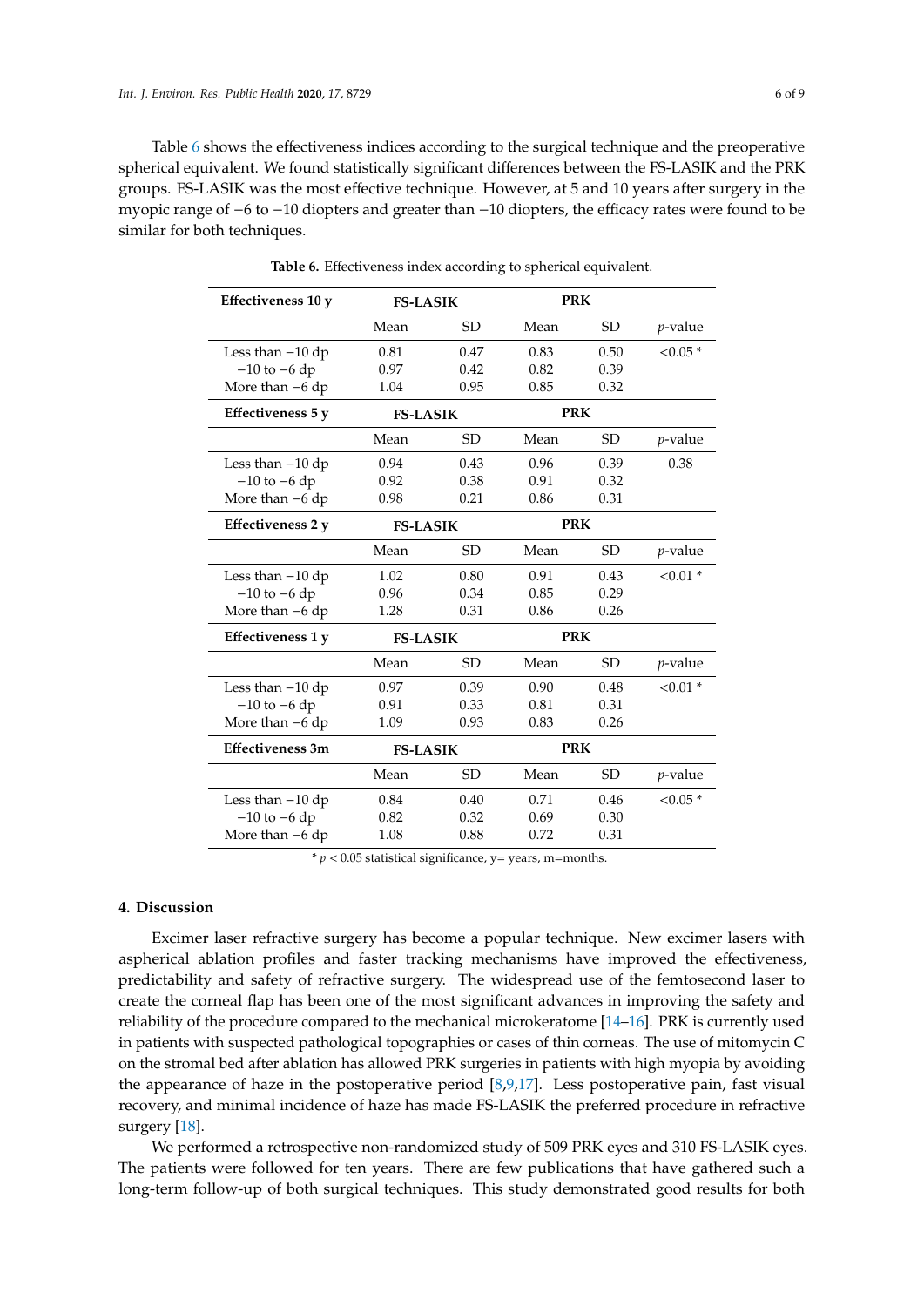long-term techniques for all preoperative spheres. The predictability of PRK surgery was higher than FS-LASIK surgery. The level of safety and effectiveness compared to FS-LASIK surgery were slighty lower. The high number of retreatments led us to consider the efficacy and safety indices divided into two groups of patients, one that underwent retreatment and one that did not [\[19\]](#page-7-11). The results showed a statistically significant increase in safety for patients operated with FS-LASIK compared to those operated with PRK in both the retreatment and non-retreatment groups. Comparing patient groups who underwent treatment with those who did not, found statistically significant differences in the safety indices in favor of the FS-LASIK technique except at 5 years follow-up after surgery. The effectiveness rates were higher with a statistical difference for FS-LASIK surgery at the 3 months, 1 year and 2 years follow-up periods. At 5 and 10 years after surgery, these differences were not maintained, and the efficacy results were similar but with a slight difference in favor of FS-LASIK surgery. Sajjadi et al. [\[20\]](#page-8-0) and Al Mahmoud et al. [\[21\]](#page-8-1) reported the same results but in shorter follow-up time after surgery. Hashemi et al. [\[22\]](#page-8-2), after 6 months of follow-up, reported an efficacy index of  $1.01 \pm 0.05$  for PRK and  $1.01 \pm 0.14$  for FS-LASIK, which is higher than our results. Finally, in a recent meta-analysis of refractive surgery techniques conducted by Wen et al. [\[23\]](#page-8-3), FS-LASIK surgery achieved the best safety and efficacy indices, although these differences were not statistically significant [\[24\]](#page-8-4).

Currently, there is another technique called ReLEx SMILE® (Carl Zeiss, 73447 Oberkochen, Germany) (small incision lenticule extraction), which began to be used in 2008 for the treatment of myopia and astigmatism. It is currently considered a minimally invasive technique. With this technique, the ophthalmologist uses only the femtosecond laser, creating a lens within the intact cornea, the thickness of which is determined by the patient's diopters. The lenticulum is extracted through a 2 mm micro-incision, thus avoiding the circular 20 mm cut of the previous technique. The main difference of this technique with respect to its predecessors is that by not acting on the superficial layers of the cornea, it maintains the integrity of the previous structure of the cornea, avoiding possible complications associated with other techniques such as the displacement of the flap or the appearance of dry eye. This technique's main disadvantage is that it does not allow for retreatments. If the intervention does not achieve the desired result, the patient requires PRK, LASIK, or FS-LASIK surgeries to improve the result. Despite achieving results similar to FS-LASIK [\[25\]](#page-8-5), this technique is usually more expensive. Zhang et al. [\[25\]](#page-8-5) concluded that SMILE and FS-LASIK are comparable in terms of both safety and efficacy.

### **5. Conclusions**

All results suggest that both PRK and FS-LASIK techniques are safe and effective in the long term. However, FS-LASIK is a technique with a safety and efficacy superior to PRK. PRK surgery should be used in cases of thin corneal thickness or for topographic alterations that contraindicate the use of the FS-LASIK technique.

**Author Contributions:** Conceptualization, G.C.-L. and A.P.-R.; methodology, G.C.-L. and A.P.-R.; software, G.C.-L. and A.P.-R.; validation, G.C.-L. and D.J.-R.; formal analysis, G.C.-L.; H.A.-A., and D.J.-R.; investigation, G.C.-L.; A.P.-R., and H.A.-A.; resources, G.C.-L.; data curation, A.P.-R. and H.A.-A.; writing—Original draft preparation, G.C.-L. and D.J.-R.; writing—Review and editing, G.C.-L.; visualization, G.C.-L.; supervision, G.C.-L.; project administration, G.C.-L.; funding acquisition, G.C.-L. All authors have read and agreed to the published version of the manuscript.

**Funding:** This research received no external funding.

**Conflicts of Interest:** The authors declare no conflict of interest.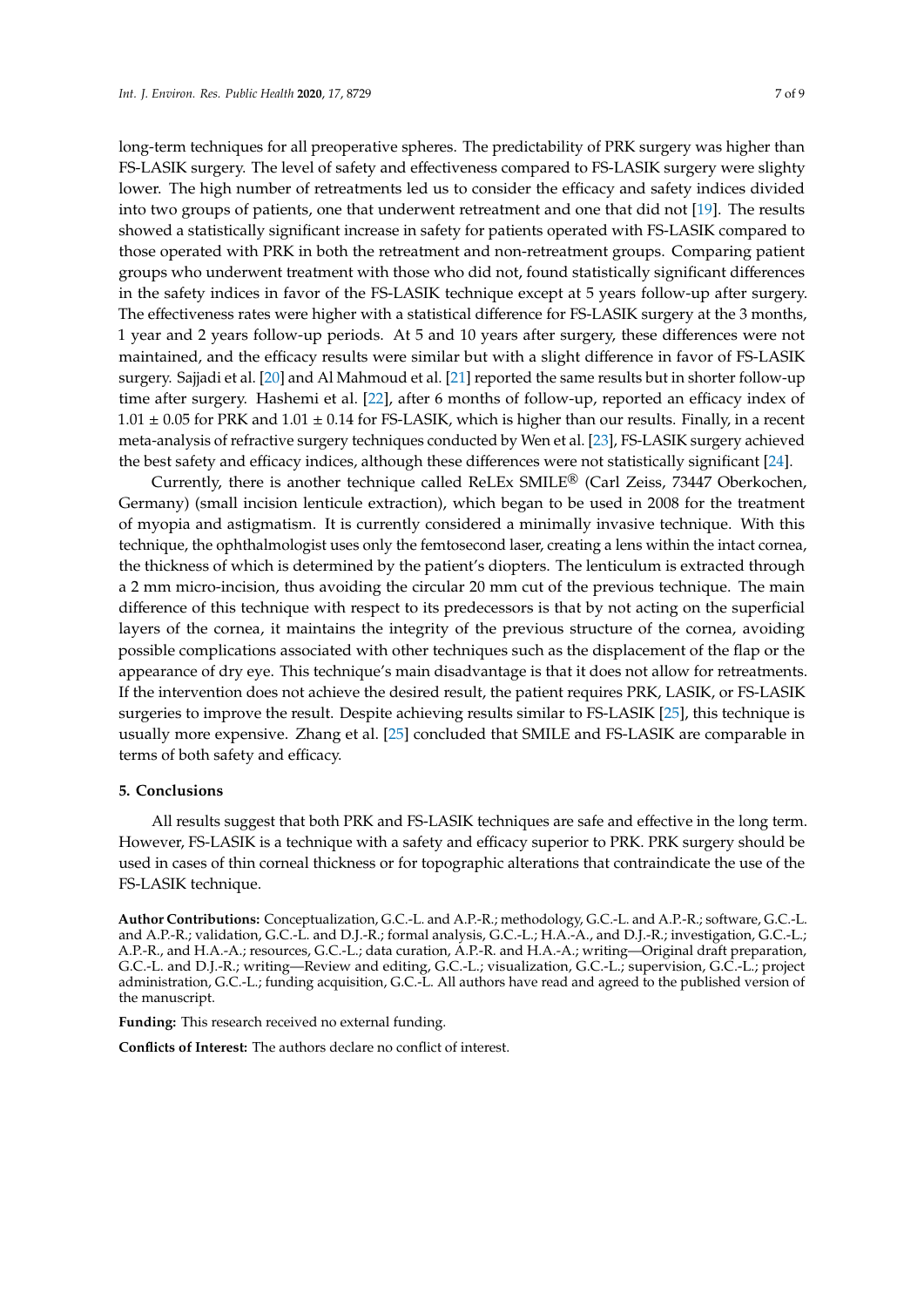#### **References**

- <span id="page-7-0"></span>1. Carones, F.; Vigo, L.; Scandola, E.; Vacchini, L. Evaluation of the prophylactic use of mitomycin-C to inhibit haze formation after photorefractive keratectomy. *J. Cataract Refract. Surg.* **2002**, *28*, 2088–2095. [\[CrossRef\]](http://dx.doi.org/10.1016/S0886-3350(02)01701-7)
- 2. Bedei, A.; Marabotti, A.; Giannecchini, I.; Ferretti, C.; Montagnani, M.; Martinucci, C.; Barabesi, L. Photorefractive keratectomy in high myopic defects with or without intraoperative Mitomycin C: 1-year results. *Eur. J. Ophthalmol.* **2006**, *16*, 229–234. [\[CrossRef\]](http://dx.doi.org/10.1177/112067210601600206)
- 3. Shalaby, A.; Kaye, G.B.; Gimbel, H.V. Mitomycin C in photorefractive keratectomy. *J. Refract. Surg.* **2009**, *25*, 93–97. [\[CrossRef\]](http://dx.doi.org/10.3928/1081597X-20090115-03) [\[PubMed\]](http://www.ncbi.nlm.nih.gov/pubmed/19248535)
- 4. Teus, M.A.; de Benito-Llopis, L.; Alio, J.L. Mitomycin C in corneal refractive surgery. *Surv. Ophthalmol.* **2009**, *54*, 487–502. [\[CrossRef\]](http://dx.doi.org/10.1016/j.survophthal.2009.04.002)
- 5. Hofmeister, E.M.; Bishop, F.M.; Kaupp, S.E.; Schallhorn, S.C. Randomized dose-response analysis of mitomycin-C to prevent haze after photorefractive keratectomy for high myopia. *J. Cataract Refract. Surg.* **2013**, *39*, 1358–1365. [\[CrossRef\]](http://dx.doi.org/10.1016/j.jcrs.2013.03.029) [\[PubMed\]](http://www.ncbi.nlm.nih.gov/pubmed/23830559)
- 6. Torricelli, A.A.; Parede, T.R.; Netto, M.V.; Crestana, F.P.; Bechara, S.J. Intraocular straylight before and after low myopic photorefractive keratectomy with and without mitomycin C. *Arq. Bras. Oftalmol.* **2016**, *79*, 88–91. [\[CrossRef\]](http://dx.doi.org/10.5935/0004-2749.20160027)
- 7. Hashemi, M.; Amiri, M.A.; Tabatabaee, M.; Ayatollahi, A.; Pak, J. The results of photorefractive keratectomy with Mitomycin-C in myopia correction after 5 years. *Med. Sci.* **2016**, *32*, 225–328. [\[CrossRef\]](http://dx.doi.org/10.12669/pjms.321.8576)
- <span id="page-7-8"></span>8. Sy, M.E.; Zhang, L.; Yeroushalmi, A.; Huang, D.; Hamilton, D.R. Effect of mitomycin-C on the variance in refractive outcomes after photorefractive keratectomy. *J. Cataract Refract. Surg.* **2014**, *40*, 1980–1984. [\[CrossRef\]](http://dx.doi.org/10.1016/j.jcrs.2014.02.048)
- <span id="page-7-9"></span>9. Sia, R.K.; Ryan, D.S.; Edwards, J.D.; Stutzman, R.D.; Bower, K.S. The U.S. Army Surface Ablation Study: Comparison of PRK, MMC-PRK, and LASEK in moderate to high myopia. *J. Refract. Surg.* **2014**, *30*, 256–264. [\[CrossRef\]](http://dx.doi.org/10.3928/1081597X-20140320-04)
- 10. Shojaei, A.; Ramezanzadeh, M.; Soleyman-Jahi, S.; Almasi-Nasrabadi, M.; Rezazadeh, P.; Eslani, M.J. Short-time mitomycin-C application during photorefractive keratectomy in patients with low myopia. *Cataract Refract. Surg.* **2013**, *39*, 197–203. [\[CrossRef\]](http://dx.doi.org/10.1016/j.jcrs.2012.09.016)
- <span id="page-7-1"></span>11. Zare, M.; Feizi, S.; Azimzadeh, A.; Esfandiari, H. Effect of photorefractive keratectomy with mitomycin-C on corneal biomechanical features. *Curr. Eye Res.* **2012**, *37*, 457–462. [\[CrossRef\]](http://dx.doi.org/10.3109/02713683.2012.660594) [\[PubMed\]](http://www.ncbi.nlm.nih.gov/pubmed/22577762)
- <span id="page-7-2"></span>12. Hashmani, S.; Hashmani, N.; Rajani, H.; Ramesh, P.; Soomro, J.A.; Hussain Shah, S.R.; Kumar, J.; Mahmood Shah, S.M. Comparison of visual acuity, refractive outcomes, and satisfaction between LASIK performed with a microkeratome and a Femto laser. *Clin. Ophthalmol.* **2017**, *23*, 1009–1014. [\[CrossRef\]](http://dx.doi.org/10.2147/OPTH.S137451) [\[PubMed\]](http://www.ncbi.nlm.nih.gov/pubmed/28579752)
- <span id="page-7-6"></span>13. Tabacaru, B.; Stanca, H.T. One-year refractive outcomes of Femtosecond-LASIK in mild, moderate and high myopia. *Rom. J. Ophthalmol.* **2017**, *61*, 23–31. [\[CrossRef\]](http://dx.doi.org/10.22336/rjo.2017.5) [\[PubMed\]](http://www.ncbi.nlm.nih.gov/pubmed/29450367)
- <span id="page-7-7"></span>14. Vega-Estrada, A.; Alió, J.L.; Arba Mosquera, S.; Moreno, L.J. Corneal higher-order aberrations after LASIK for high myopia with a fast repetition rate excimer laser, optimized ablation profile, and femtosecond laser-assisted flap. *J. Refract. Surg.* **2012**, *28*, 689–696. [\[CrossRef\]](http://dx.doi.org/10.3928/1081597X-20120921-03)
- <span id="page-7-3"></span>15. Ehlke, G.L.; Krueger, R.R. Laser Vision Correction in Treating Myopia. *Asia Pac. J. Ophthalmol.* **2016**, *5*, 434–437. [\[CrossRef\]](http://dx.doi.org/10.1097/APO.0000000000000237)
- <span id="page-7-4"></span>16. Xia, L.-K.; Yu, J.; Chai, G.-R.; Wang, D.; Li, Y. Comparison of the femtosecond laser and mechanical microkeratome for flap cutting in LASIK. *Int. J. Ophthalmol.* **2015**, *8*, 784–790. [\[CrossRef\]](http://dx.doi.org/10.3980/j.issn.2222-3959.2015.04.25)
- <span id="page-7-10"></span>17. Mohammadi, S.F.; Ashrafi, E.; Norouzi, N.; Abdolahinia, T.; Mir-AbouTalebi, M.; Jabbarvand, M.J. Effects of mitomycin-C on the tear film, corneal biomechanics, and surface irregularity in mild to moderate myopic surface ablation: Preliminary results. *J. Cataract Refract. Surg.* **2014**, *40*, 937–942. [\[CrossRef\]](http://dx.doi.org/10.1016/j.jcrs.2013.10.043)
- <span id="page-7-5"></span>18. Hashmani, N.; Sharif Hashmani, P.R.; Rajani, H.; Ahmed, J.; Kumar, J.; Kumar, A.; Jamali, M. A Comparison of Visual Outcomes and Patient Satisfaction between Photorefractive Keratectomy and Femtosecond Laser-Assisted in Situ Keratomileusis. *Cureus* **2017**, *9*, e1641. [\[CrossRef\]](http://dx.doi.org/10.7759/cureus.1641)
- <span id="page-7-11"></span>19. Mohammadi, S.-F.; Nabovati, P.; Mirzajani, A.; Ashrafi, E.; Vakilian, B. Risk factors of regression and under-correction in photorefractive keratectomy: A case-control study. *Int. J. Ophthalmol.* **2015**, *8*, 933–937. [\[CrossRef\]](http://dx.doi.org/10.3980/j.issn.2222-3959.2015.05.14)